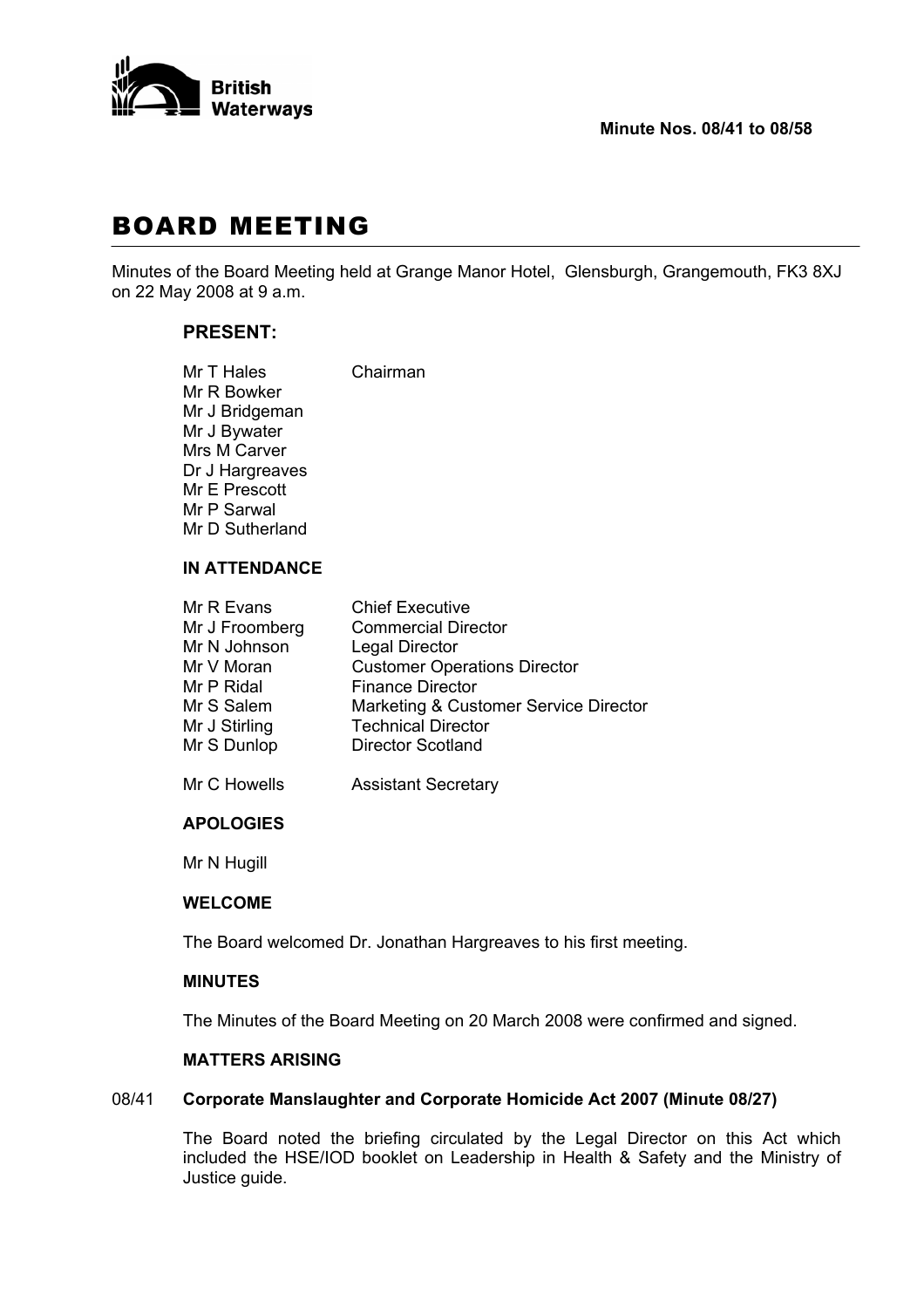It was noted that the Technical Director was the nominated Director to be the health & safety Director with responsibility to ''champion" health & safety matters at Board level. The Chief Executive and Legal Director were asked to review this decision of the Board, which had been made some years previously, with external advice if needed, and confirm whether it remained appropriate.

# **CHIEF EXECUTIVE'S REPORT**

08/42 The Board noted BWB 3322.

#### **Chairman's Reappointment**

08/43 The reappointment of the Chairman for a further 3 year term had been confirmed by the Waterways Minister.

## **Estates Liaison Meeting with Government**

08/44 The Chief Executive highlighted the work that was in progress with Defra on a number of current policy issues, and two in particular that could have significant implications for BW. These were the proposed community infrastructure levy and development in flood plains. The former could have a particularly detrimental effect on BW if benefits arising under current planning gain arrangements (such as S.106 agreements) were not matched (or preferably enhanced) under the proposed levy. The Board agreed that canals must be seen as an essential part of communities infrastructure and therefore be eligible to gain from any levy.

#### **British Waterways Scotland Group**

08/45 Dr. Hargreaves reported on the progress of appointing new members to the BWSG. There were some strong candidates who would add to the diversity and interests already represented on the group. Further details would be circulated.

#### **British Waterways Advisory Forum**

08/46 The Chairman and four other Board Members had attended the bi-annual meeting of BWAF on 16 May. All agreed it had been a constructive meeting and briefly updated the rest of the Board on the outcomes. BWAF was growing into its role as a valuable forum at which to debate important policy issues affecting all users and beneficiaries of our waterway network.

# **Freight**

08/47 Mr. Salem reported that suggestions that were being taken further following the Sea & Water round table meeting on 13 May included seeking an improved grant regime and raising the profile of inland waterways freight with town planners. His appointment to its Board would further assist a change in attitudes to waterbourne freight within Government and town planners.

# **Employee Opinion Survey**

08/48 The Board noted the improved scores in the 2008 employee opinion survey compared with 2007 and the work in hand to achieve further improvements. More effective communication with canalside staff on why difficult decisions had to be taken was agreed to be a priority.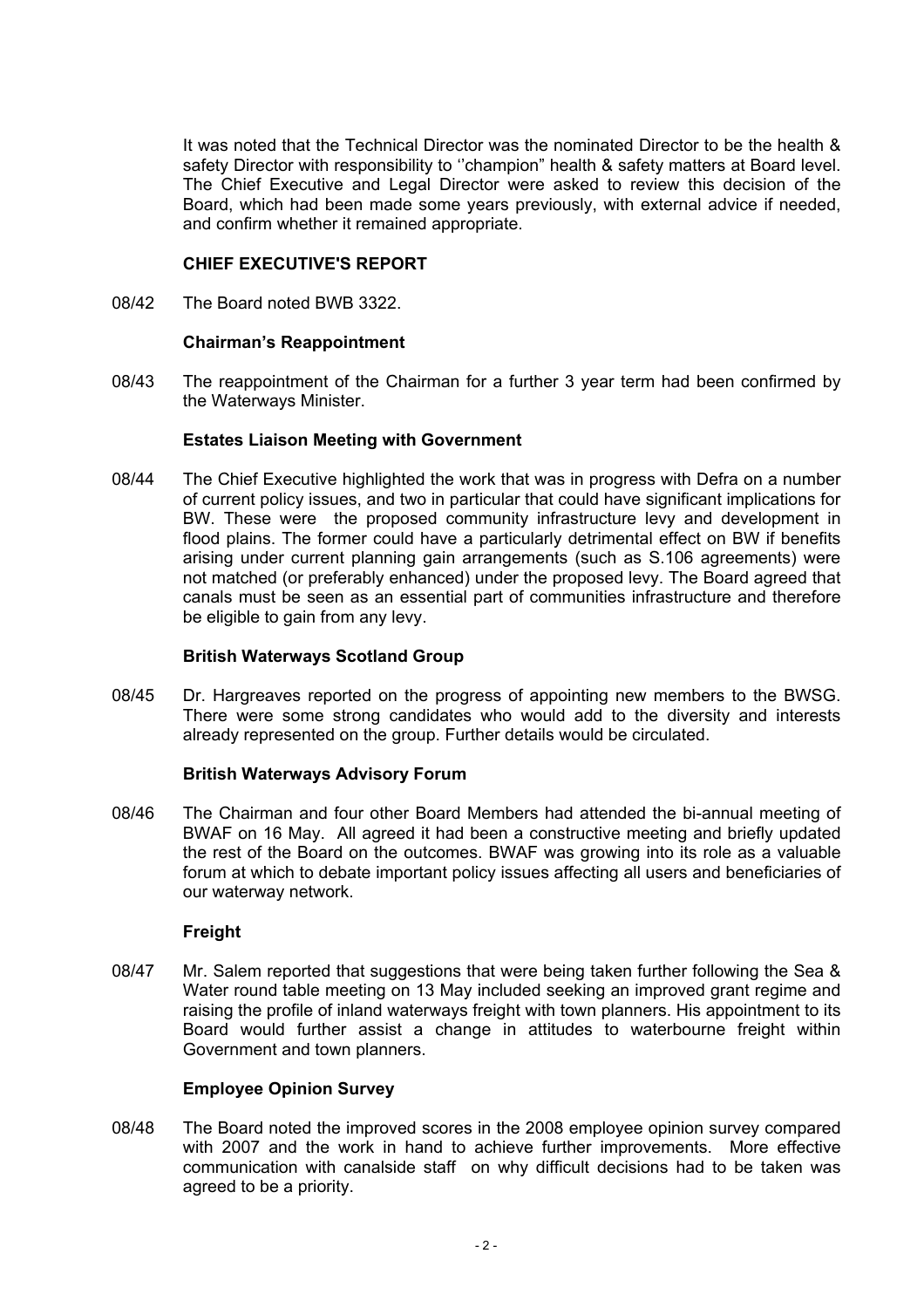#### **SEPA Prosecution**

08/49 The Legal Director reported that SEPA was prosecuting BW following a pollution incident at Birkenburn Reservoir, a feeder to the Forth & Clyde Canal. Silt had been washed from the Reservoir into Garrell Burn during dewatering. This was particularly disappointing as it had occurred during a period of very heavy rain and every action had been taken to minimise the effects.

#### **Japanese Knotweed**

08/50 Mr. Bridgeman referred to a newly introduced biological control for Japanese Knotweed. The Technical Director would consider its suitability for application in BW and report further.

## **FINANCE REPORT**

- 08/51 The Finance Director introduced BWB 3319 which covered the following topics:
	- the latest cash position
	- the draft trading results for the 12 months to March 2008 and update on the audit progress
	- comment on the 2008/09 Business Plan
	- report on the outcome of the Pension Fund valuation
	- the appendix containing the business plan milestone report for 2007/08.

 The Board focussed on the 2008/09 3 Year Business Plan. This set stretching targets for commercial performance and cost control to ensure the maximum possible expenditure on waterway repair and maintenance. The total expenditure in this area remained below that required by the steady state model but it did rise from £85.5 million in year one to £112 million by year three. The Board noted with disappointment that there was insufficient funding to meet steady state standards but were assured by the Executive that they could hold the condition of assets at current levels.

 The Board then turned to the level of optimism that was built into the plan and the scope for remedial action if needed. The Finance Director advised that the plan assumptions allowed for most of the potential downside and was considered to be about right. A particularly cautious view had been taken on JVs.

 The Commercial Director amplified the approach to JVs by referring to the summary of risks in his memorandum (BWB 3320). His conclusion was that in the event of the downside scenario, when all the major initiatives referred to failed, the concern was not 2008/09 which should be robust with the downside already factored in, but the following two years. He reassured the Board, however, that even then there would be sufficient time to implement precautionary measures to manage the problems, e.g. planned commercial investments, constraints on major work expenditure. The Property Committee would be kept fully advised with meetings when key decisions were needed.

 The Board agreed the Chairman's recommendation that they adopted the Business Plan on this basis, recognising it was a working document. All options would be referred back to the Board as they arose. This included cash flow, which was the key to a managed outcome.

Other points in the discussion included: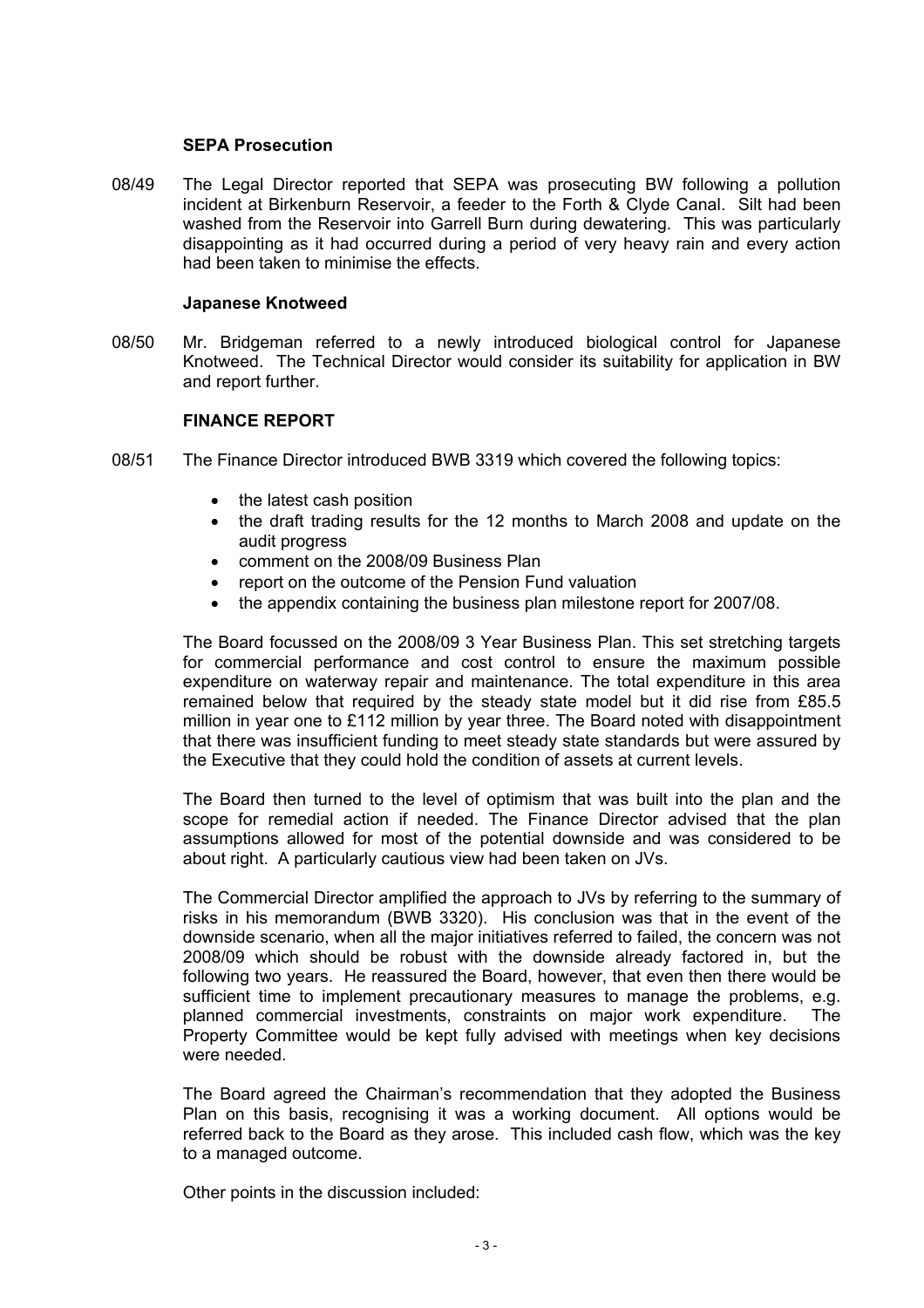- The Board approved a recommendation to purchase Bank Certificates of Deposit up to a maximum maturity of six months adhering to the existing BW Treasury policies. A Crest account would be opened for this purpose.
- There was a need to review the contents of the Board and Shareholder Financial report (the Orange Book) to ensure they remained relevant to BW and Defra. Some streamlining for the Board with highlights flagged was suggested. It was agreed Board Members would let the Chief Executive and Finance Director know their views on this.
- The Executive were continuing to devise an effective measure of stewardship (maintenance, condition, service standards, availability etc) that could be reported on from year to year. A discussion paper with options would be circulated to Board Members before the next Board Meeting.

# **HEALTH & SAFETY MANAGEMENT REPORT**

08/52 The Board noted BWB 3321 by the Technical Director.

 Mr. Stirling highlighted the information he had provided on boating incidents involving fire and explosion which had been requested at the last meeting with particular regard to unauthorised residential moorings and poor condition boats. Mr. Salem added that the revised policy on residential moorings that was being developed would address the problems and create opportunities for more and better managed BW residential moorings.

 On cill related boating incidents, it was agreed that notwithstanding the resistance from some Local Authority conservation officers, all warning signs would be in place by the end of July.

# **COMMERCIAL DIRECTOR'S REPORT**

08/53 The Commercial Director introduced BWB 3320.

 Updates on joint ventures at Wood Wharf, ISIS (with particular reference to Brentford), and Gloucester Quays were noted. It had been agreed to receive a presentation from ISIS at the next meeting of the Property Committee.

 The Board noted the approval given by the Chairman and Executive Directors to the extension of the Canary Wharf Density Cap following consultation with the Property Committee, pursuant to the delegated arrangements for urgent approvals. It was agreed the BW London team should be congratulated on this outcome.

 Following its request at the last meeting, the Board then considered the Business Plans for BWML and the Waterside Pub Partnership.

 The Commercial Director explained the background to the formation of each of the JVs, their development and performance to date and their plans for the future. Following a review, it was agreed to receive strategic options papers on each (BWML in July and WPP in September, the latter as part of the Strategy Review then).

 The Commercial Director reported there were no change of control issues for BW following the acquisition of Scottish & Newcastle by Heineken.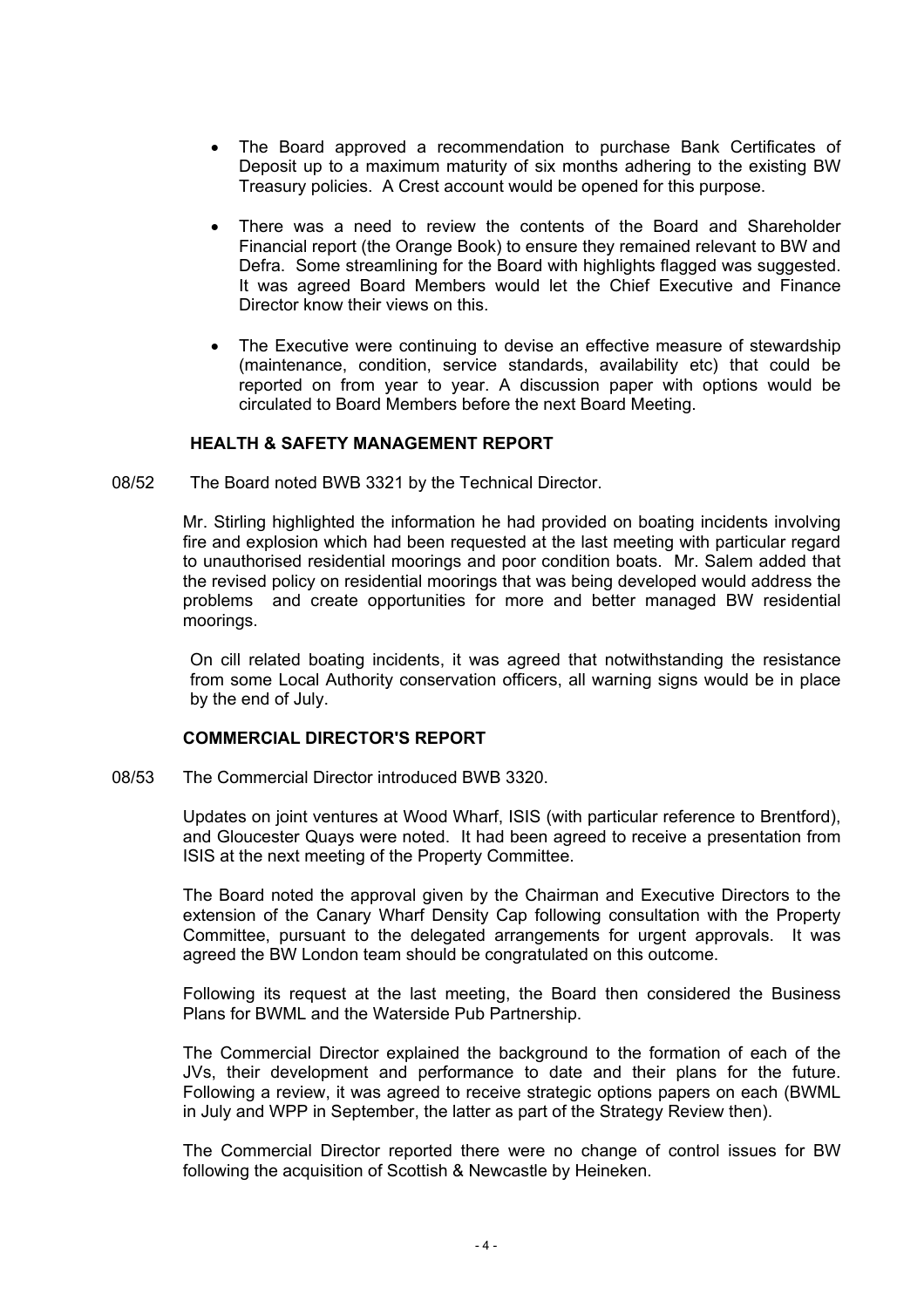Finally Mr. Froomberg updated the Board on the residential property project and the communications exercise that had been undertaken to keep everyone and particularly tenants informed. A full report and recommendation was planned for the January Board meeting.

## **CORE WATERWAY/INFRASTRUCTURE**

08/54 The Board considered BWB 3324 by the Customer Operations Director and the Technical Director.

 The Board noted that Internal Audit had confirmed with regard to the Monmouthshire & Brecon Canal breach, that proceeding with the works on the basis of terms negotiated with the existing framework contractor did represent best value.

 Mr. Moran also highlighted the ex gratia payments to hire boat operators on the canal with payment to one operator only remaining to be finalised.

 He also referred to the integrated contract with Fountains plc which was to be a pilot for bundling together of a range of small contracts across the London and South East Business Units. He expected significant efficiencies to result from this as well as much improved vegetation management.

The schedule of projects approved by the Chief Executive was noted.

## **2020 STRATEGY REVIEW**

08/55 The Legal Director introduced BWB 3325. This reported on the progress of the Strategy Review and sought the Board's agreement on a proposed public response by BW to the KPMG report to accompany its publication in June.

 The Board received the final report by KPMG and agreed the proposal for a brief commentary and response to it. A draft of the latter would be circulated to Board Members for comment in advance.

# **ANNUAL REPORT & ACCOUNTS 2007/08**

08/56 The Marketing & Customer Service Director introduced BWB 3323.

 The Board noted the Executive's proposal to produce two separate documents to meet two distinct criteria, viz a technical report to meet statutory obligations, and a more reader friendly document to promote BW's waterways. Mr. Salem undertook to consider best practice sources recommended by Mr. Sarwal and Mr. Prescott to determine the best approach.

 The Board endorsed the first draft of the Annual Report & Accounts 2007/08 and delegated the Chairman, Chief Executive, Finance and Marketing & Customer Service Directors to take the next steps required to design and publish the full document which will be signed off at the special June Board.

 It was noted that a recasting of the BW vision statement, with a longer perspective up to 2020, was likely to be an outcome of the Board's Strategy Review later in the year.